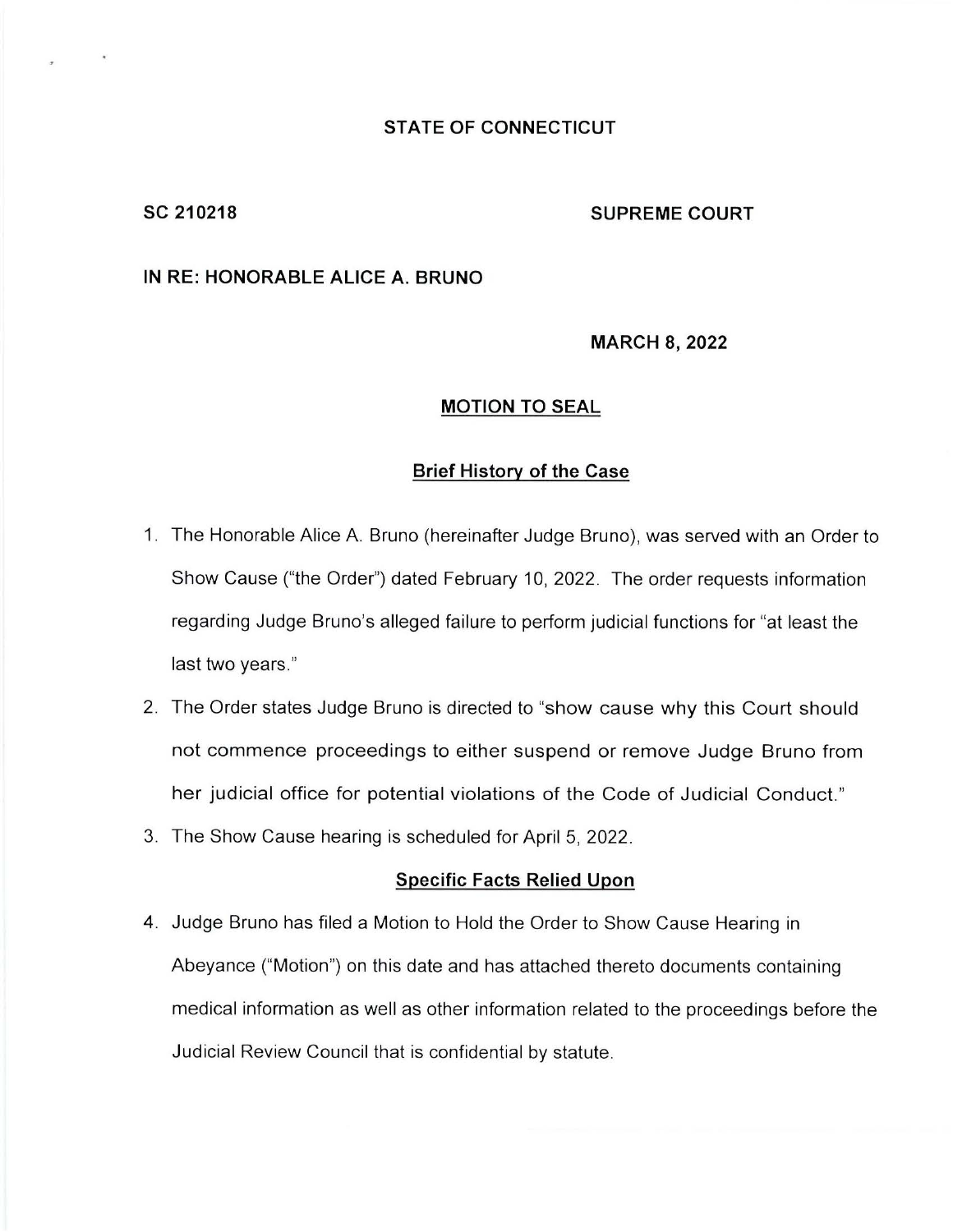- 5. More specifically, Judge has attached to her Motion a copy of the Affidavit of Discrimination that has been filed with the Connecticut Commission on Human Rights & Opportunities ("CHRO"). Connecticut General Statutes § 46a-83(j), provides that the CHRO shall not disclose "what has occurred in the processing of a complaint" at the CHRO until the matter has been dismissed or adjusted, and so the Affidavit filed with the CHRO is entitled to confidential treatment until the CHRO publishes the facts or dismisses the case. Furthermore, the CHRO Affidavit, attached as Exhibit A, contains confidential medical information.
- 6. Judge Bruno has attached to her Motion copies of medical records. Medical records are entitled to confidential treatment pursuant to Connecticut General Statutes § 52- 146(c) to§ 52-146(t). Medical records are also routinely made confidential by orders of the Superior Court in litigation. The medical records referred to in the Motion are attached hereto as Exhibits C & D.
- 7. Judge Bruno has attached letters from the Chief Court Administrator and from the Chair of the Judicial Review Council. Matters before the Judicial Review Council are entitled to strict confidentiality. See Connecticut General Statutes § 51-45c(a), Connecticut General Statutes§ 51-49(b); Regs. Conn. State Agencies§ 51-51k-10(b) 7 (e); Regs. Conn. State Agencies§ 51-51k-11(b) 7 (e). The letters are attached hereto as Exhibits B & E.

# **Legal Grounds Upon Which the Moving Party Relies**

8. Connecticut General Statutes§ 51-51j provides that in any proceeding brought pursuant to this statutory section, "the Supreme Court shall make an investigation of the conduct complained of and hold a hearing thereon ... " Although there are no specific rules in the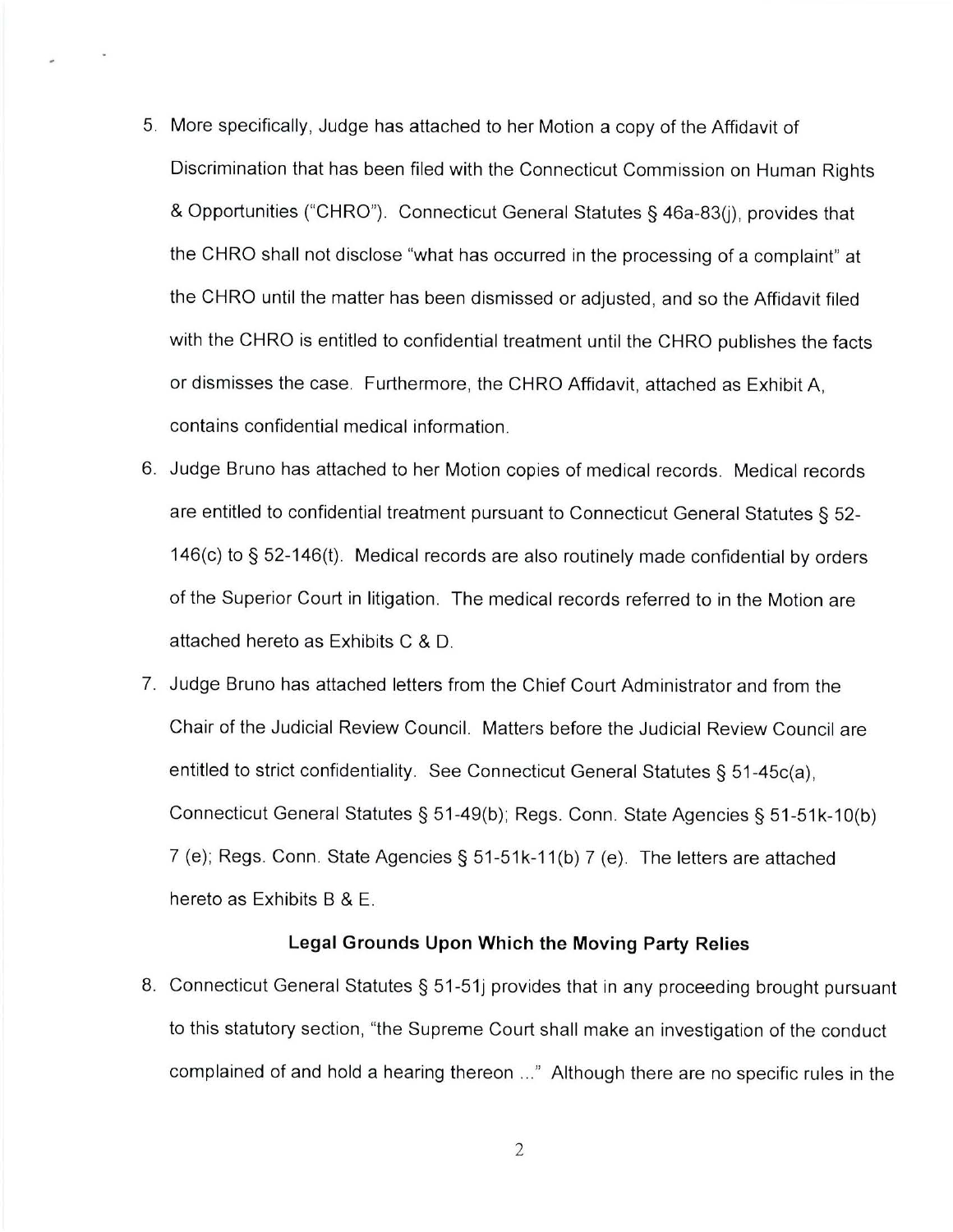Connecticut Practice Book that apply to an order to show cause hearing in the Supreme Court, the Court has general supervisory powers to control appellate proceedings pursuant to Practice Book§ 60-2, and inherent supervisory authority over the administration of justice. State v. Ubaldi, 190 Conn. 559, 570 (1983).

- 9. Connecticut Practice Book§ 11-20A(c) states that upon written motion, affidavits or documents filed with the Court may be sealed or their disclosure limited if the judicial authority finds that such order is necessary to preserve an interest which is determined to override the public's interest in viewing such materials.
- 10. In Rosado v. Bridgeport Roman Catholic Diocesan Corp., 292 Conn. 1, 46, (2009), this Court limited the presumption of availability to the public to those documents that can be referred to as "judicial documents," that is, documents used in the adjudicatory function of the court.
- 11 . With the possible exception of Exhibit E, notifying Judge Bruno that a dispute has been referred to the Judicial Review Council for investigation, which is a document relied upon as the basis to hold the Order to Show Cause Hearing in Abeyance, the other documents filed with the Court and under seal are for the purpose of providing background information leading to said referral.
- 12. The redacted portions of the CHRO Affidavit, the redacted medical reports and the redacted letters attached to this Motion to Seal all make reference to either Judge Bruno's medical condition and the dispute related to her medical condition leading to the Chief Court Administrator's referral to the Judicial Review Council. Given that there is a dispute related to the Judicial Branch's refusal to provide accommodation and the examination requested, Judge Bruno has significant privacy interests in these

3